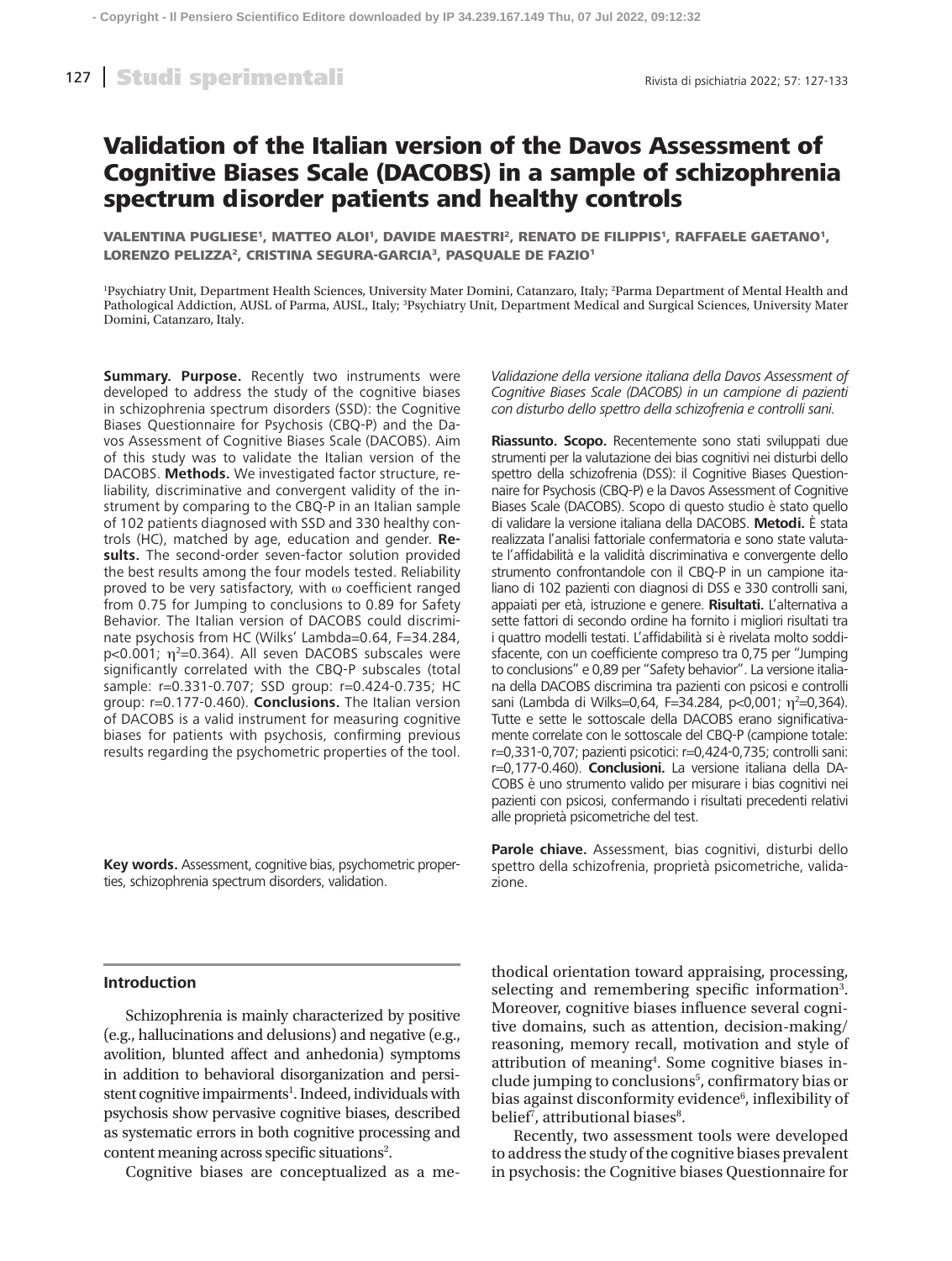Psychosis (CBQ-P)<sup>9</sup> and the Davos Assessment of Cognitive Biases Scale (DACOBS)<sup>10</sup>.

The DACOBS was developed by van der Gaag et al.10 and consists of 42 items regarding seven subscales, each including 6 items. To date, the discrimination potential of DACOBS between patients with psychosis and healthy population has been little investigated and to the best of our knowledge, the DACOBS has been translated and validated only with Polish<sup>11</sup>, Dutch<sup>12</sup> and Fle $mish<sup>13</sup>$  populations. Furthermore, in the Italian context, there is only a validated version of the  $CBQ-P<sup>14</sup>$  and it is missing of assessment tools to evaluate and measure specific cognitive biases in psychosis, overlapped and extended by the DA-COBS.

Aim of this study was the validation of the Italian version of the DACOBS, through the examination of: 1) the factor structure; 2) the reliability of the questionnaire; 3) the discriminative validity to differentiate patients from non-clinical subjects; 4) the convergent validity of the Italian version of DACOBS by comparing to the CBQ-P.

#### **Materials and methods**

#### Participants and procedure

Participants were outpatients aged 18-65 years afferent to the Psychiatry Unit of the University of Catanzaro (Italy), between April 2019 and August 2020. We included all patients admitted in the unit for at least twelve months with a diagnosis of Schizophrenia Spectrum Disorder (SSD) according to DSM-5 criteria (American Psychiatric Association, 2013), formulated through the Structured Clinical Interview for DSM-5 (SCID-5-CV)<sup>15</sup> by experienced psychiatrists who were trained in the administration of neuropsychiatric tests and used these tools in their daily clinical practice.

A control group was also collected from the local community via Internet advertisements and from local university working staff and was chosen to match the patients' group based on age, education and gender. Prior the assessment, they were all interviewed and asked about the lifetime presence of schizophrenia spectrum disorder and were excluded if so. All participants had to be aged between 18 and 65 years and competent in the Italian language.

A total number of 432 participants were included in this study, of which 330 healthy controls (HC) and 102 patients diagnosed with SSD.

The study was carried out in accordance with the latest version of the Declaration of Helsinki<sup>16</sup> and was approved by the local research ethics committee. All patients and controls signed a written informed consent according to the Ethical Committee's guidelines before any data was collected.

A bilingual Dutch researcher did the original Dutch to Italian translation of DACOBS. Subsequently a bilingual Italian researcher, blind to the original Dutch version, performed the back translation of the test from Italian to Dutch. A third bilingual researcher validated the validity of both translations. After verifying the similarity with the original test, the DACOBS was given to a small group of 20 volunteers who evaluated the comprehensibility of the items. All raters considered it to be clear and easy to rate (see appendix 1 online at www.rivistadipsichiatria.it).

#### **MEASURES**

*Davos Assessment of Cognitive Biases (DA-COBS)*10: is made up of 42 Likert type items ranging from 1 (strongly disagree) to 7 (strongly agree) and refers to the last two weeks. This self-report questionnaire specifically aims to measure four cognitive biases (Jumping to conclusions bias, Belief Inflexibility bias, Attention to threat bias, External Attribution bias), two cognitive limitations (Social Cognition problems, Subjective Cognitive problems) and avoidance behavior (Safety behaviors). The DACOBS has demonstrated a good reliability with an internal consistency ranging from 0.64 to 0.90 and discriminating satisfactorily SSD and HC samples<sup>10</sup>. Regarding convergent validity, five of seven subscales showed significant associations among the validation measures ranging from 0.36 to 0.63: Jumping to conclusions bias with Beads task<sup>17</sup>, Belief Inflexibility bias related to the Dogmatism Scale (DOG scale)<sup>18</sup>, Attention to threat bias and External Attribution bias with Green Paranoid Thoughts Scale (GPTS)<sup>19</sup>, Safety behaviors with Safety Behaviors Questionnaire-Paranoid Delusions  $(SBO-PD)^{20}$ .

*Cognitive Biases Questionnaire for Psychosis (CBQ-P)*<sup>9</sup> : assessment was developed from the Cognitive Style Test (CST)<sup>21</sup>, made up of 30 vignettes of ordinary life events (half-pleasant and half-unpleasant). In the CST, the interviewees visualize that they are in each of the proposed scenarios and must choose 1 of the 4 possible cognitive responses to the situation, which represent general depressive cognitive distortions such as selective abstraction and excessive generalization. Thus, these illustrations were adapted to psychosis in the CBQ-P by creating new vignettes in order to include 2 subjects of great significance to psychosis: "Anomalous Perceptions" (AP) and "Threatening Events" (TE). Each scenario includes a forced-choice answer among 3 options, illustrating absence of bias (score of 1); possible presence of bias (score of 2); and likely presence of bias (score of 3).

Scores can range between 30 and 90 points (15- 45 for each theme and 6-18 for each thinking bias). Moreover, in such a way to reduce potential respon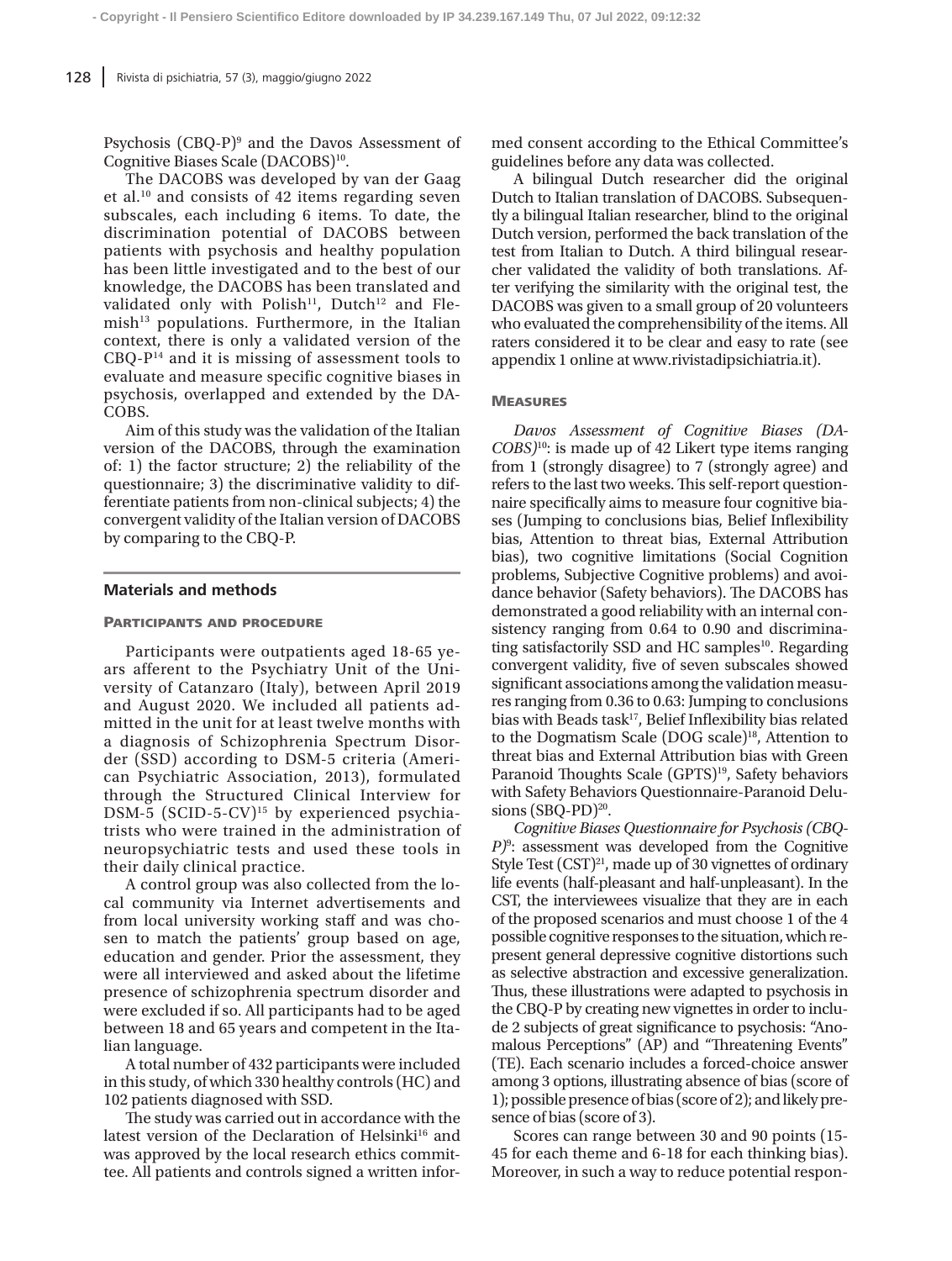se biases, the order of the responses was randomized across items. In the present study, we used the Italian validation of CBQ-P scale<sup>14</sup>. The McDonald ω coefficient in our sample was 0.912.

#### STATISTICAL ANALYSIS

Different confirmatory factor analyses (CFA) were conducted using JASP open-source software (JASP, Version 0.13.1, University of Amsterdam, The Netherlands) to examine the best latent structure of the Italian DACOBS version. We tested a one-, a three-, and a seven-factor model based on van der Gaag et al.<sup>10</sup> and a second-order seven-factors solution. The diagonally weighted least squares (DWLS) estimator, using a polychoric correlation matrix was used to estimate the parameters because it provides the best option for modelling ordered data<sup>22</sup>.

The Tucker-Lewis Index (TLI), The Comparative Fit Index (CFI), the Root Mean Square Error of Approximation (RMSEA), Standardized Root Mean Squared Residual (SRMR) and relative chi-square  $(\chi^2/df)$  were used to assess the data's goodness-offit to a proposed model. For TLI and CFI, values of 0.90 and above were considered adequate, whereas values of 0.95 or above were considered very good; for RMSEA values of 0.08 and below was considered adequate and 0.05 or less very good; for SRMR a cut-off value close to 0.08 was considered adequate. Values of  $\chi^2/df$  <3.0 are good and those <2.0 are very good. The levels of these indices were evaluated according to the recommendations of Hu and Bentler<sup>23</sup>. The McDonald's  $\omega$  reliability coefficient was calculated. Correlations between DACOBS and CBQ-P were calculated to measure construct validity, considering that correlation coefficients greater than 0.30 are recommended<sup>24</sup>.

A multivariate analysis of covariance (MANCO-VA) was performed to explore whether the DACOBS was able to differentiate between SSD patients and

healthy controls, controlling for age, sex and years of education. A p<0.05 was considered statistically significant.

#### **Results**

## **DEMOGRAPHICS**

The sociodemographic characteristics of the sample are shown in table 1. No differences were evident between groups for age, gender and education level. The groups differed significantly for civil status as SSD patients were more frequently single.

#### Confirmatory factor analysis

According to the fit indices of the four CFA models (table 2) the second-order seven-factors solution (figure 1) is the best demonstrating a very good model fit.

#### Reliability of the scores

The McDonald ω coefficient of the seven DA-COBS subscales ranged from 0.75 for Jumping to conclusions bias, 0.80 for Belief inflexibility bias, 0.76 for Attention to threat bias, 0.81 for External attribution bias, 0.83 for Social cognition problems, 0.85 for Subjective cognitive problems and 0.89 for Safety behaviors indicating a high score reliability. The total DACOBS's ω coefficient was 0.96, corresponding to an excellent reliability.

# Discriminant validity

We performed a MANCOVA using the status of SSD or HC as independent variable. Age, gender and educational level were covariates.

Overall, a significant main effect of case-control (Wilks' Lambda=0.64, F=34.284, p<0.001;  $\eta^2$ =0.364)

| <b>Table 1.</b> Socio-demographics characteristics of the sample. |                 |           |        |            |        |                   |         |  |  |  |
|-------------------------------------------------------------------|-----------------|-----------|--------|------------|--------|-------------------|---------|--|--|--|
|                                                                   |                 | HC        |        | <b>SSD</b> |        | <b>Statistics</b> | p       |  |  |  |
|                                                                   |                 | $n = 330$ |        | $n = 102$  |        |                   |         |  |  |  |
| Age <sup>a</sup>                                                  |                 | 38.4      | (13.0) | 38.6       | (10.2) | $t = 0.128$       | 0.898   |  |  |  |
| Gender <sup>b</sup>                                               | Men             | 193       | (58.5) | 65         | (63.7) | $\chi^2 = 0.890$  | 0.346   |  |  |  |
|                                                                   | Women           | 137       | (41.5) | 37         | (36.3) |                   |         |  |  |  |
| Civil status <sup>b</sup>                                         | Married         | 171       | (51.8) | 13         | (12.7) | $\chi^2$ =49.913  | < 0.001 |  |  |  |
|                                                                   | <b>Divorced</b> | 9         | (2.7)  | 8          | (7.8)  |                   |         |  |  |  |
|                                                                   | Single          | 150       | (45.5) | 81         | (79.4) |                   |         |  |  |  |
| Education (years) <sup>a</sup>                                    |                 | 13.5      | (2.9)  | 12.9       | (3.3)  | $t = -1.616$      | 0.107   |  |  |  |

**Table 1.** Socio-demographics characteristics of the sample.

Legend: HC= Healthy control; SSD= Schizophrenia Spectrum Disorder.

<sup>a</sup> Data are presented as means (SD); <sup>b</sup> Data are presented as frequencies (%).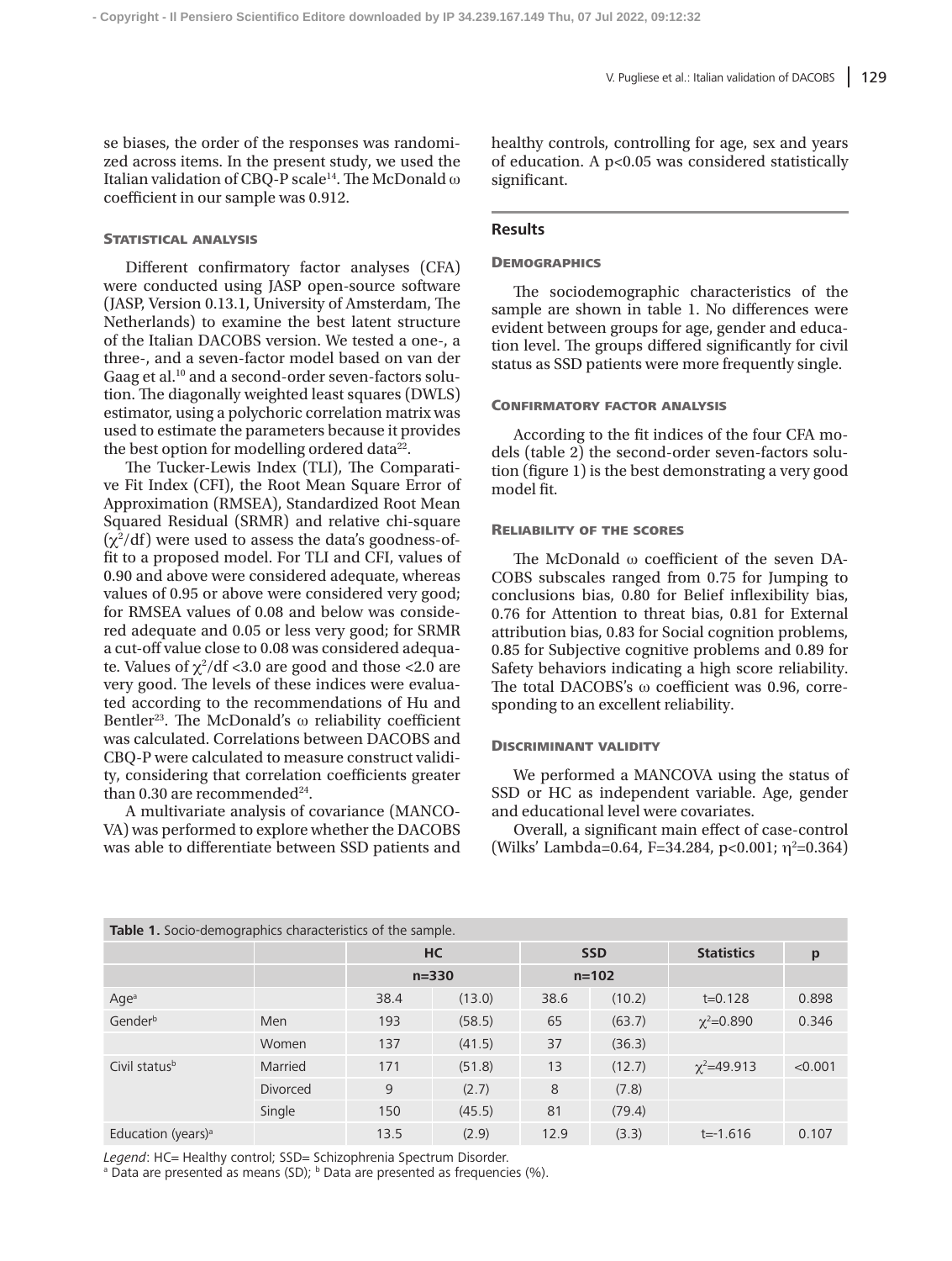| <b>Table 2.</b> Fit indices of the tested models. |              |            |            |                        |             |  |  |  |  |
|---------------------------------------------------|--------------|------------|------------|------------------------|-------------|--|--|--|--|
|                                                   | $\chi^2$ /df | <b>CFI</b> | <b>TLI</b> | <b>RMSEA (90% CI)</b>  | <b>SRMR</b> |  |  |  |  |
| Threshold for goodmodels                          | $\leq$ 2     | >0.95      | >0.95      | ≤0.05                  | $\leq 0.05$ |  |  |  |  |
| Threshold for acceptablemodels                    | $<$ 3        | >0.90      | >0.90      | < 0.08                 | $≤0.08$     |  |  |  |  |
| One-factor model                                  | 4.2          | 0.71       | 0.70       | $0.086(0.083 - 0.089)$ | 0.075       |  |  |  |  |
| Three-factor model                                | 3.6          | 0.77       | 0.76       | $0.077(0.074 - 0.080)$ | 0.072       |  |  |  |  |
| Seven-factor model                                | 3.0          | 0.82       | 0.80       | $0.070(0.067 - 0.073)$ | 0.070       |  |  |  |  |
| Second-order seven factor model                   | 1.7          | 0.98       | 0.98       | $0.039(0.035 - 0.043)$ | 0.070       |  |  |  |  |

*Legend*: CFI= Comparative Fit Index; RMSEA (90% CI): Root Mean Square Error of Approximation (90% confidence interval); SRMR= Standardized Root Mean Squared Residual; TLI= Tucker-Lewis Index;  $\chi^2/\text{df}$ = relative chi-square.



Figure 1. Fit indices of the calculated confirmatory factor analysis models with all seven-factors solutions.

but not of age emerged. Gender and educational level were also significantly related to the DACOBS subscales (gender: Wilks' Lambda=0.963, F=2.276, p=0.028;  $\eta^2$ =0.037 educational level: Wilks' Lambda=0.939, F=3.871, p<0.001;  $\eta^2$ =0.061).

More specifically, male gender was positively associated to the DACOBS Jumping to conclusions subscale (F=7.622, p=0.006;  $\eta^2$ =0.018) and educational level was positive associated to all the DACOBS scales (p<0.05) except for Jumping to conclusions.

Regarding to the main effect of status (table 3), we found that SSD patients scored significantly higher than healthy controls on all seven DACOBS scales.

#### Convergent validity

As displayed in table 4, all seven DACOBS scales were significantly correlated with the CBQ-P subscales, in the total sample (ranging 0.331-0.707) as well as in the patient group (ranging 0.424-0.735) and healthy control group (ranging 0.177-0.460) separately.

### **Discussion**

The aim of the present study was to validate the Italian version of the DACOBS. To the best of our knowledge, no other study has investigated the psychometric properties of this tool in an Italian sample.

Regarding the factor structure, van der Gaag et al.10 described a seven factor model as the best fit for their data. In our study the one-, three- and sevenfactor models showed poor fit indexes, instead our findings are consistent with a second-order sevenfactor as the best solution among those tested for the DACOBS, indicating that the total score well reassumes the characteristics of all the seven factors.

Reliability also proved to be very satisfactory, with  $\omega$  coefficient ranging from 0.75 to 0.89, that indicate adequate levels of omega reliability for clinical decisions<sup>25,26</sup>. The results from van der Gaag et al.10 also showed good internal consistency, but they used Cronbach's alpha that ranged from 0.64 to 0.90. For multidimensional constructs, omega coef-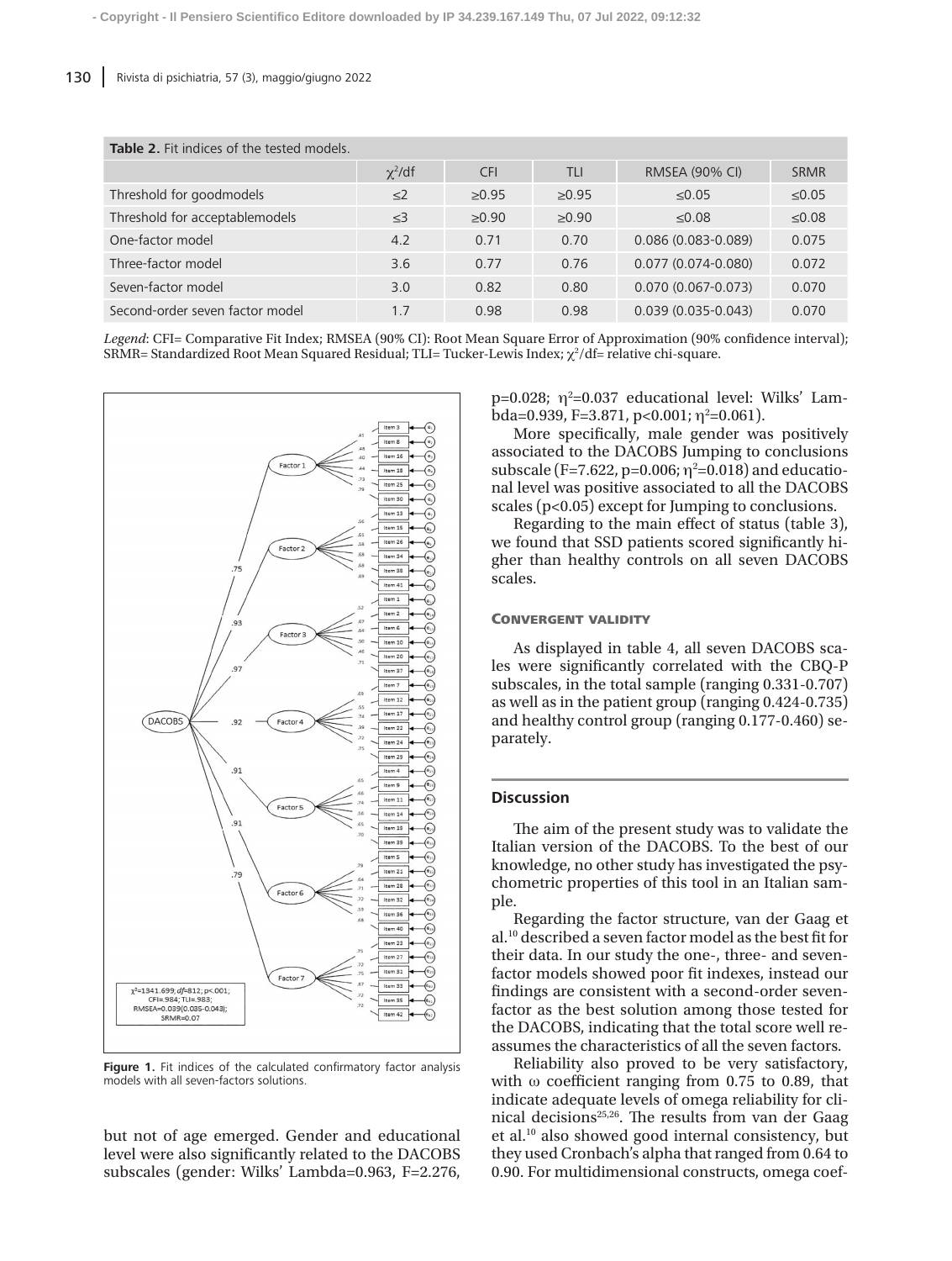| <b>Table 3.</b> Comparison of DACOBS between patients and controls. |             |        |             |           |        |         |      |  |  |
|---------------------------------------------------------------------|-------------|--------|-------------|-----------|--------|---------|------|--|--|
|                                                                     | <b>SSD</b>  |        |             | <b>HC</b> |        |         |      |  |  |
|                                                                     | <b>Mean</b> | (SD)   | <b>Mean</b> | (SD)      | t      | p       | d    |  |  |
| Jumping to conclusions                                              | 26.2        | (8.1)  | 23.4        | (6.2)     | 3.774  | < 0.001 | 0.39 |  |  |
| Belief inflexibility                                                | 25.5        | (8.5)  | 16.8        | (6.0)     | 11.517 | < 0.001 | 1.18 |  |  |
| Attention to threat                                                 | 24.0        | (9.2)  | 19.8        | (6.4)     | 5.179  | < 0.001 | 0.53 |  |  |
| External attribution                                                | 24.8        | (9.1)  | 17.1        | (5.8)     | 10.111 | < 0.001 | 1.01 |  |  |
| Social cognition problems                                           | 25.4        | (9.1)  | 20.9        | (7.1)     | 5.226  | < 0.001 | 0.55 |  |  |
| Subjective cognitive problems                                       | 24.9        | (9.7)  | 17.3        | (7.0)     | 8.749  | < 0.001 | 0.90 |  |  |
| Safety behaviors                                                    | 18.9        | (10.1) | 9.9         | (4.1)     | 13.069 | < 0.001 | 1.17 |  |  |
| DACOBS total score                                                  | 162.6       | (54.8) | 125.0       | (32.9)    | 10.047 | < 0.001 | 0.83 |  |  |

*Legend*: DACOBS= Davos Assessment of Cognitive Biases Scale; HC= Healthy control; SSD= Schizophrenia Spectrum Disorder.

ficient has the advantage of considering the strength of association between items and constructs as well as item-specific measurement errors. Thus, omega provides more realistic estimates about the true reliability of the scale<sup>27,28</sup>.

Regarding the discriminant power, in accordance with the results of van der Gaag et al.<sup>10</sup>, all seven DA-COBS subscales clearly differentiated patients with SSD and healthy controls in the current Italian sample.

Several studies confirmed the association between cognitive bias and psychosis. Bastiaens et al.12 reported that cognitive biases were equally present in patients diagnosed with non-psychotic disorders compared with SSD patients. Moreover, a meta-analysis established that Jumping to conclusions bias was more robust in patients diagnosed with psychotic disorders than among healthy individuals and patients with non-psychotic disorders, as depression, OCD and anxiety disorders<sup>29</sup>.

On the other hand, positive psychotic-like experiences (e.g. perceptual abnormalities, delusional thoughts) have been related with some cognitive biases such as Attention to threat, Externalizing, Belief inflexibility and Jumping to conclusions in both healthy and Ultra High Risk (UHR) individuals<sup>30</sup>. Jumping to conclusion and the alteration of neuropsychological domains occurs during early stages of psychotic illnesses<sup>31</sup> and there exist evidence supporting the role of cognitive biases in the onset and the maintenance of psychotic symptoms $32$ .

Regarding convergent validity, significant correlations between DACOBS and CBQ-P scales were found, both in the total sample as well as in the patient and healthy control groups independently, according to the findings of Bastiaens et al.<sup>13</sup>, so the DACOBS has proved to be appropriate to measure cognitive biases.

However, the results of this study should be evaluated in the context of some potential limitations. The first limit of the study is the use of self-report questionnaires that are exposed to the risk of hiding, social desirability, and misunderstanding. Surely task-based tests are more adequate in providing evidence for the presence or not of a specific cognitive bias. The second weakness is that the protocol did not include a test-retest reliability. However, reproducibility over time (test-retest) is one of several ways to classify and measure reliability, which include also internal consistency. Indeed, internal consistency measures how the individual scores of the items well correlate with each other<sup>33</sup>, and in the current study it has proved to be satisfactory. The last limitation is that the clinical data on healthy controls were partial. Subjects with a current or previous clinical diagnosis of psychosis were excluded, however data did not include measurement of "atrisk mental state" (ARMS)<sup>34</sup>. ARMS individuals are commonly identified using cognitive basic symptoms or 'ultra-high-risk' (UHR) criteria<sup>35</sup>, therefore theoretically the sample could include high risk subjects.

On the other hand, our study presents some strengths. First, the validation was performed in a clinical and community sample, made up of both patients with psychosis and healthy participants, and second, the large sample size. Indeed, recommendations for the sample size used to validate a scale suggest ranging from 2 to 20 subjects per item<sup>36</sup>, with an absolute minimum of 100 to 250 subjects $37$ . Moreover, Comrey and Lee<sup>38</sup> provided the following guidance: 100 subjects= poor, 200= fair, 300= good, 500= very good, ≥1000= excellent. Therefore, according to all these recommendations, our sample can be considered more than good.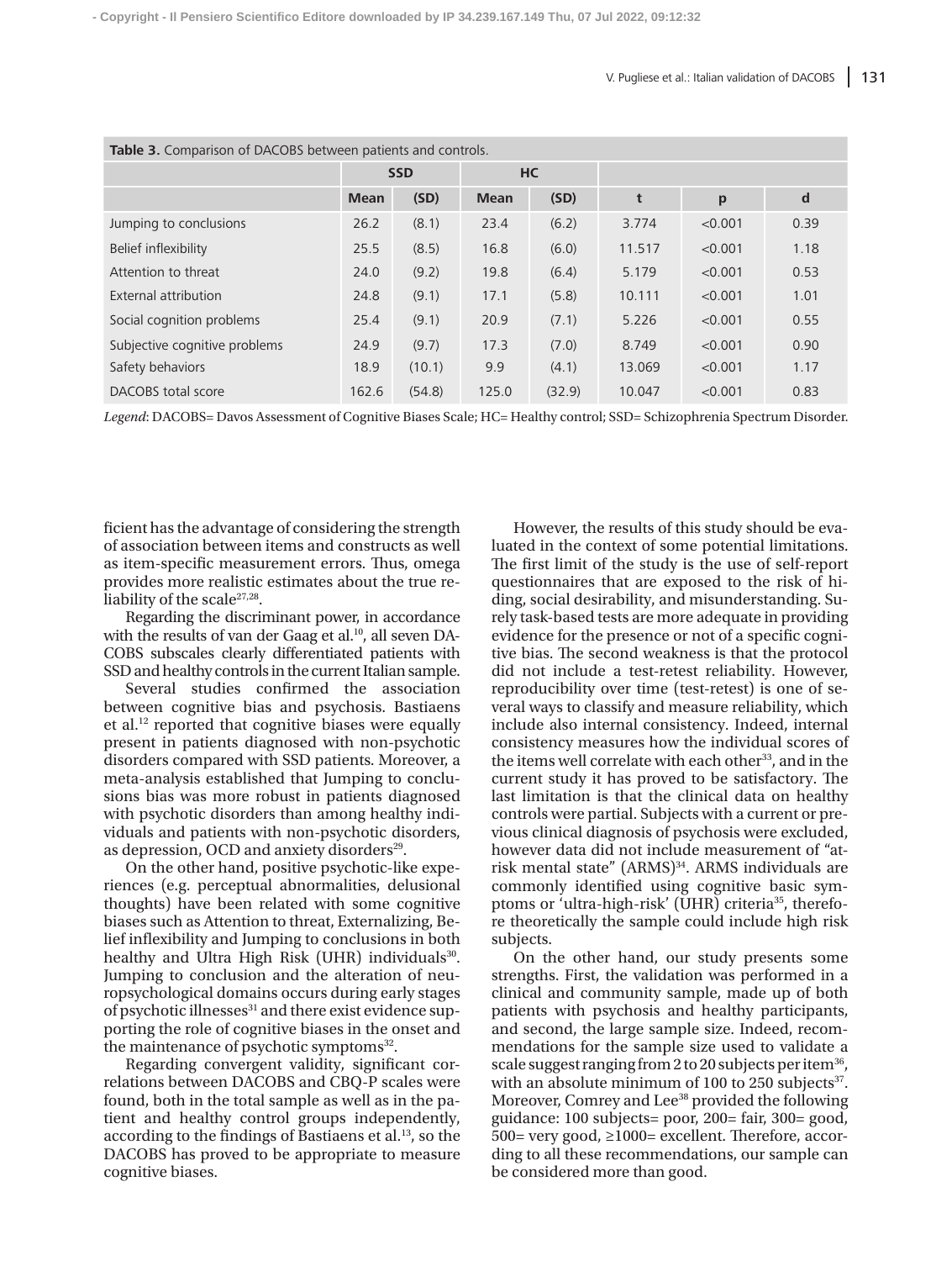| <b>Table 4.</b> Correlations between DACOBS and CBQ-P scores. |          |                          |                          |                |                |       |       |                |       |   |
|---------------------------------------------------------------|----------|--------------------------|--------------------------|----------------|----------------|-------|-------|----------------|-------|---|
|                                                               |          | $\mathbf{1}$             | $\overline{\mathbf{2}}$  | 3              | $\overline{4}$ | 5     | 6     | $\overline{7}$ | 8     | 9 |
| 1. Jumping to<br>conclusions                                  | Patients |                          |                          |                |                |       |       |                |       |   |
|                                                               | Controls | $\overline{\phantom{a}}$ |                          |                |                |       |       |                |       |   |
|                                                               | Total    |                          |                          |                |                |       |       |                |       |   |
| 2. Belief inflexibility                                       | Patients | 0.653                    | $\overline{\phantom{0}}$ |                |                |       |       |                |       |   |
|                                                               | Controls | 0.439                    | $\overline{\phantom{a}}$ |                |                |       |       |                |       |   |
|                                                               | Total    | 0.532                    | $\overline{a}$           |                |                |       |       |                |       |   |
| 3. Attention to threat                                        | Patients | 0.727                    | 0.714                    | $\overline{a}$ |                |       |       |                |       |   |
|                                                               | Controls | 0.515                    | 0.542                    |                |                |       |       |                |       |   |
|                                                               | Total    | 0.609                    | 0.634                    |                |                |       |       |                |       |   |
| 4. External attribution                                       | Patients | 0.627                    | 0.697                    | 0.762          |                |       |       |                |       |   |
|                                                               | Controls | 0.409                    | 0.591                    | 0.631          |                |       |       |                |       |   |
|                                                               | Total    | 0.513                    | 0.711                    | 0.703          |                |       |       |                |       |   |
| 5. Social cognition<br>problems                               | Patients | 0.668                    | 0.736                    | 0.870          | 0.755          |       |       |                |       |   |
|                                                               | Controls | 0.437                    | 0.548                    | 0.684          | 0.610          |       |       |                |       |   |
|                                                               | Total    | 0.536                    | 0.640                    | 0.765          | 0.684          |       |       |                |       |   |
| 6. Subjective cogni-<br>tive problems                         | Patients | 0.611                    | 0.818                    | 0.758          | 0.700          | 0.763 |       |                |       |   |
|                                                               | Controls | 0.323                    | 0.593                    | 0.592          | 0.515          | 0.682 |       |                |       |   |
|                                                               | Total    | 0.456                    | 0.735                    | 0.680          | 0.657          | 0.730 |       |                |       |   |
| 7. Safety behaviors                                           | Patients | 0.498                    | 0.655                    | 0.639          | 0.590          | 0.597 | 0.709 |                |       |   |
|                                                               | Controls | 0.313                    | 0.440                    | 0.552          | 0.569          | 0.497 | 0.513 |                |       |   |
|                                                               | Total    | 0.417                    | 0.651                    | 0.602          | 0.664          | 0.555 | 0.666 |                |       |   |
| 8. CBQ-P Threat<br>estimation                                 | Patients | 0.424                    | 0.518                    | 0.590          | 0.620          | 0.521 | 0.557 | 0.659          |       |   |
|                                                               | Controls | 0.177                    | 0.299                    | 0.388          | 0.380          | 0.460 | 0.405 | 0.334          |       |   |
|                                                               | Total    | 0.331                    | 0.518                    | 0.521          | 0.590          | 0.513 | 0.551 | 0.642          |       |   |
| 9. CBQ-P Anomalous<br>perception                              | Patients | 0.504                    | 0.596                    | 0.655          | 0.654          | 0.564 | 0.632 | 0.735          | 0.866 |   |
|                                                               | Controls | 0.213                    | 0.333                    | 0.356          | 0.297          | 0.358 | 0.354 | 0.348          | 0.511 |   |
|                                                               | Total    | 0.381                    | 0.581                    | 0.537          | 0.590          | 0.487 | 0.573 | 0.707          | 0.795 |   |

# **Table 4.** Correlations between DACOBS and CBQ-P

*Legend:* CBQ-P= Cognitive Biases Questionnaire for Psychosis; DACOBS= Davos Assessment of Cognitive Biases Scale. All correlations are p<0.001 (2-tailed).

# **Conclusions**

Self-reports instruments assessing cognitive biases as the DACOBS are simple to use and should be taken during routine clinical practice and research in order to facilitate early recognition. Our findings suggest that the DACOBS is a valid instrument for measuring cognitive biases and limitations in psychosis for Italian speakers, confirming previous results regarding the psychometric properties of the tool.

Since cognitive biases are an important target of the clinical intervention, an effective tool is needed for their accurate detection and measurement in the clinical settings.

*Acknowledgments:* the authors are grateful to all participants who accepted to contribute to this research. The authors are grateful to Dr. Deborah Lauria and Dr. Eric Ettema for their valuable contribution in translating the DACOBS. Finally, the authors thank Prof. Mark van der Gaag for his valuable suggestions during the writing of the manuscript.

*Conflict of interests:* no potential competing interest was reported by the authors.